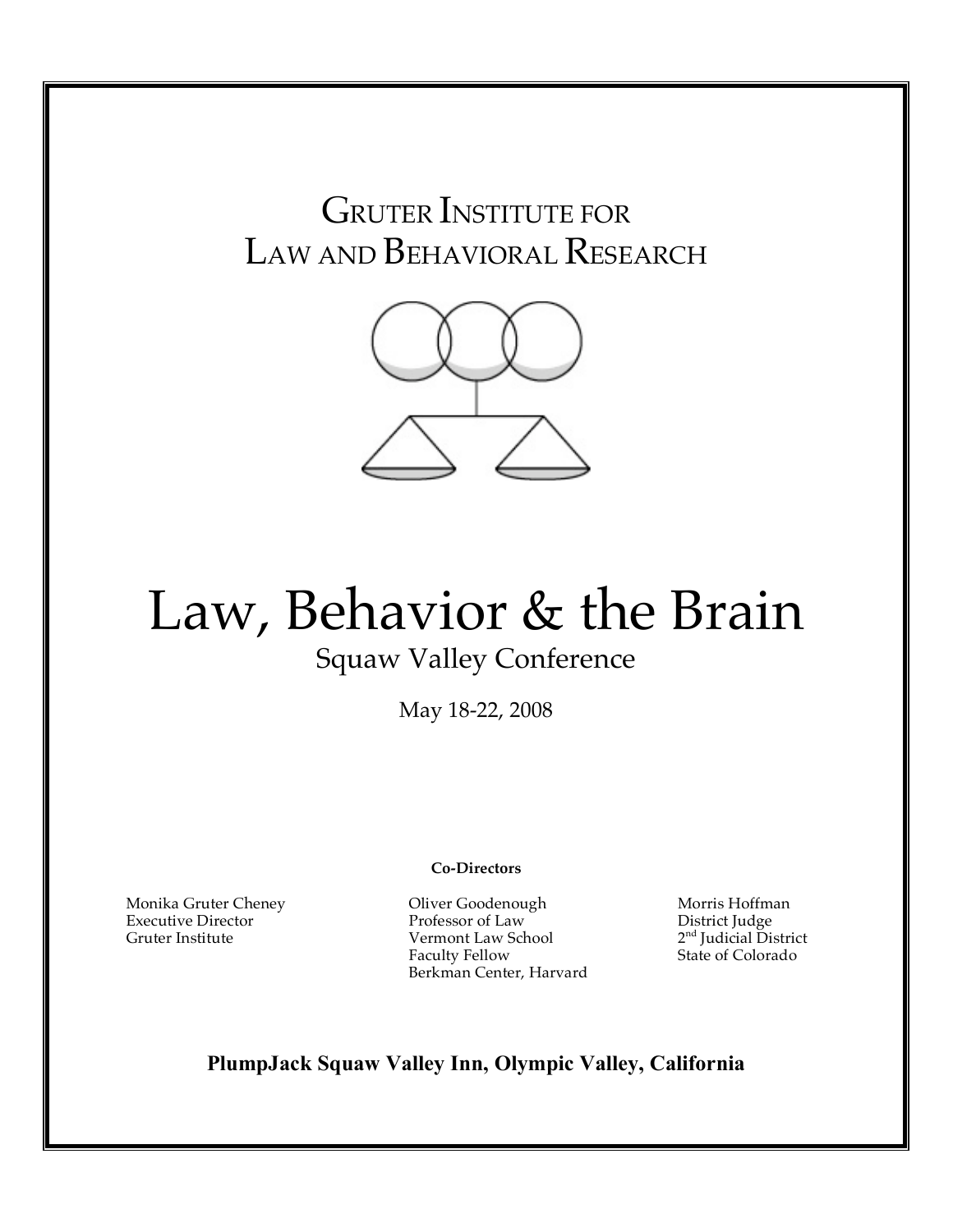#### **SUNDAY, May 18th (Arrival Day)**

**6:30 Opening Reception and Dinner**

#### **MONDAY, May 19th**

*Morning: Monika Gruter Cheney, Chair*

#### **7:30 Breakfast Buffet**

#### **State of Play Talks**

| $8:30 - 9:00$   | Introduction, Welcome, Group Introductions<br>Monika Gruter Cheney, Oliver Goodenough, Morris Hoffman                          |
|-----------------|--------------------------------------------------------------------------------------------------------------------------------|
| $9:00 - 9:45$   | Carl Bergstrom: "Public health and public choice: confronting infectious diseases"<br>Comments: Sarah Brosnan & Pete Richerson |
| $9:45 - 10:30$  | René Marois: "The Neural Basis of Third-Party Legal Decision-Making"<br>Comment: Fiery Cushman                                 |
| $10:30 - 11:00$ | <b>Break</b>                                                                                                                   |
| $11:00 - 11:45$ | Erin O'Hara: "Law and Neuroscience: Present and Future"<br>Comment: Oliver Goodenough and June Carbone                         |
| $11:45 - 12:00$ | Discussion                                                                                                                     |

**12:00 – 1:00 Lunch**

*Afternoon: Pete Richerson, Chair*

#### **Engaging Science in the Challenges of Law**

| $1:00 - 3:00$ | Judges Panel: "Law for Scientists"<br>Topics included: jurisdiction, constitutional law, common law, statutory law, juries,<br>philosophy of law vs. philosophy of science, plea bargaining and sentencing, judicial<br>review, appeals and the role of precedent, scientific evidence<br>Speakers: Judges Bea, Hoffman, Hollenhorst, Rakoff |
|---------------|----------------------------------------------------------------------------------------------------------------------------------------------------------------------------------------------------------------------------------------------------------------------------------------------------------------------------------------------|
| $3:00 - 3:30$ | Break                                                                                                                                                                                                                                                                                                                                        |

- 3:30 4:30 Comment: Amanda Pustilnik, Dorothy Glancy Scientists' Response: Carl Bergstrom, Sarah Brosnan
- 4:30 6:30 Hiking/Free Time

*Evening:*

**6:30 Dinner**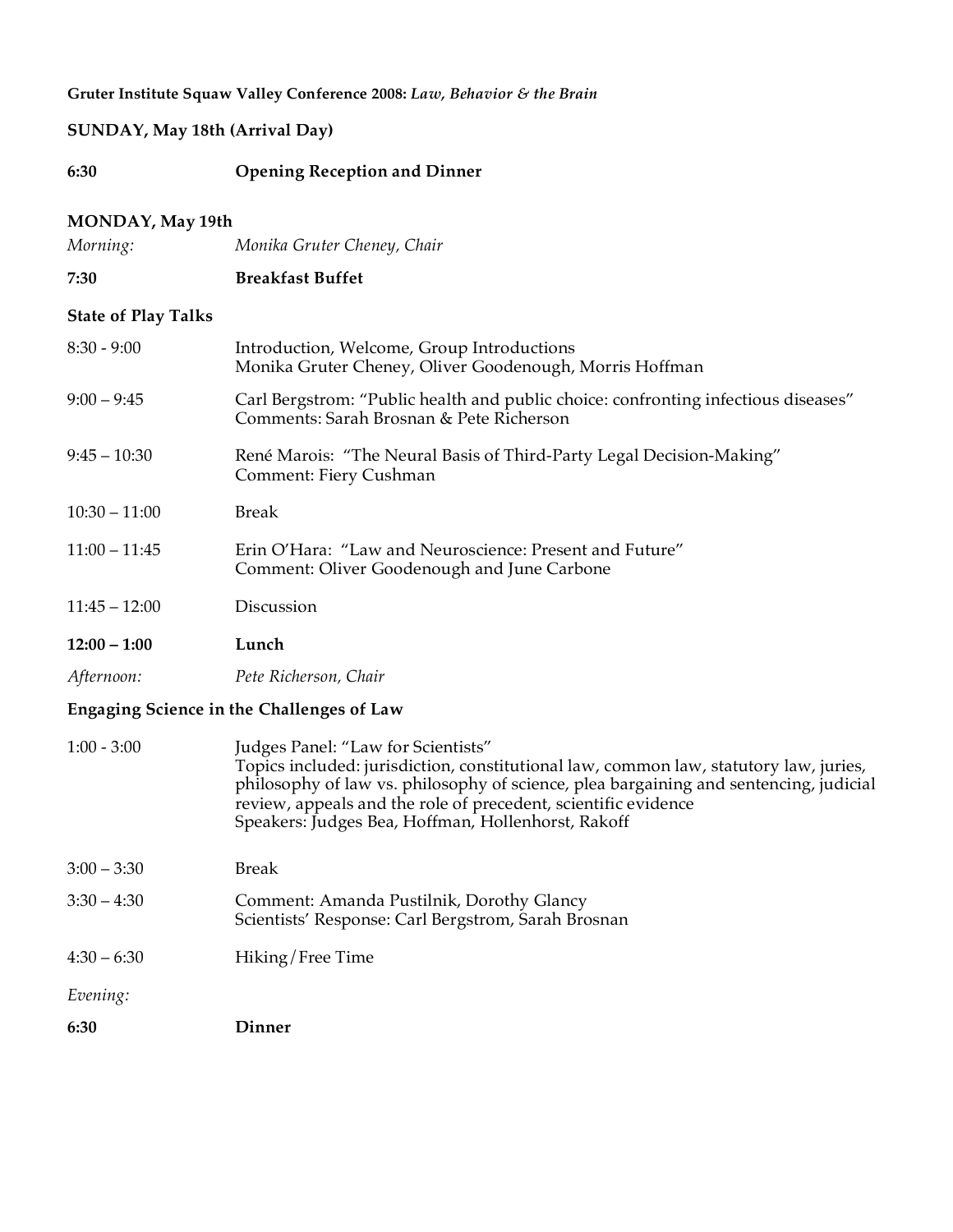#### **TUESDAY, May 20th**

*Morning: Urs Gasser, Chair*

#### **7:30 Breakfast Buffet**

#### **Cooperation and Applications to Corporations and other Organizations**

We are grateful to the UCLA-Sloan Research Program on Business Organizations for its support of this session.

| $8:00 - 9:00$   | Breakfast Forum: Issues of Cooperation<br>Oliver Goodenough: "Cooperation in the framework of institutions, emotion and the<br>law"<br>Anna Dreber and David G. Rand: "Winners don't punish" |
|-----------------|----------------------------------------------------------------------------------------------------------------------------------------------------------------------------------------------|
| $9:00 - 10:15$  | Lynn Stout: "Promoting Conscience in Corporations: An experimental investigation<br>of opportunistic behavior among corporate employees"<br>Bob Frank: "The Limits of Voluntary Cooperation" |
| $10:15 - 10:30$ | <b>Break</b>                                                                                                                                                                                 |
| $10:30 - 11:45$ | Pete Richerson: "Cooperation and the Corporation: 'Crowding In' Versus 'Crowding<br>Out' Virtue"<br>Michael Jensen                                                                           |
| $11:45 - 12:30$ | Comment and Discussion: Claire Hill, Gerry Ohrstrom, Carl Simon, Arden Rowell,<br>John Clippinger                                                                                            |
| $12:30 - 1:30$  | Lunch                                                                                                                                                                                        |
| Afternoon:      | Dorothy Glancy, Chair                                                                                                                                                                        |
|                 | Institutions, Values and Civil Law Applications                                                                                                                                              |
| $1:30 - 3:00$   | Developments in Institutions<br>Carl Bergstrom: "Evolution as an information channel"<br>David Pervin: "Should International Relations be Institutionalized?"<br><b>Bob Frank</b>            |
| $3:00 - 3:30$   | <b>Break</b>                                                                                                                                                                                 |
| $3:30 - 5:00$   | Digital Institutions & Exploration via "Legal Lab"<br>Urs Gasser, Oliver Goodenough, John Clippinger, Justin Cook and Renee Lloyd                                                            |
| $5:00 - 6:30$   | Hiking/Free Time                                                                                                                                                                             |
| Evening:        |                                                                                                                                                                                              |
| 6:30            | Dinner and Keynote: Michael Shermer<br>"The Mind of the Market: Compassionate Apes, Competitive Humans, and Other<br>Lessons from Evolutionary Economics"                                    |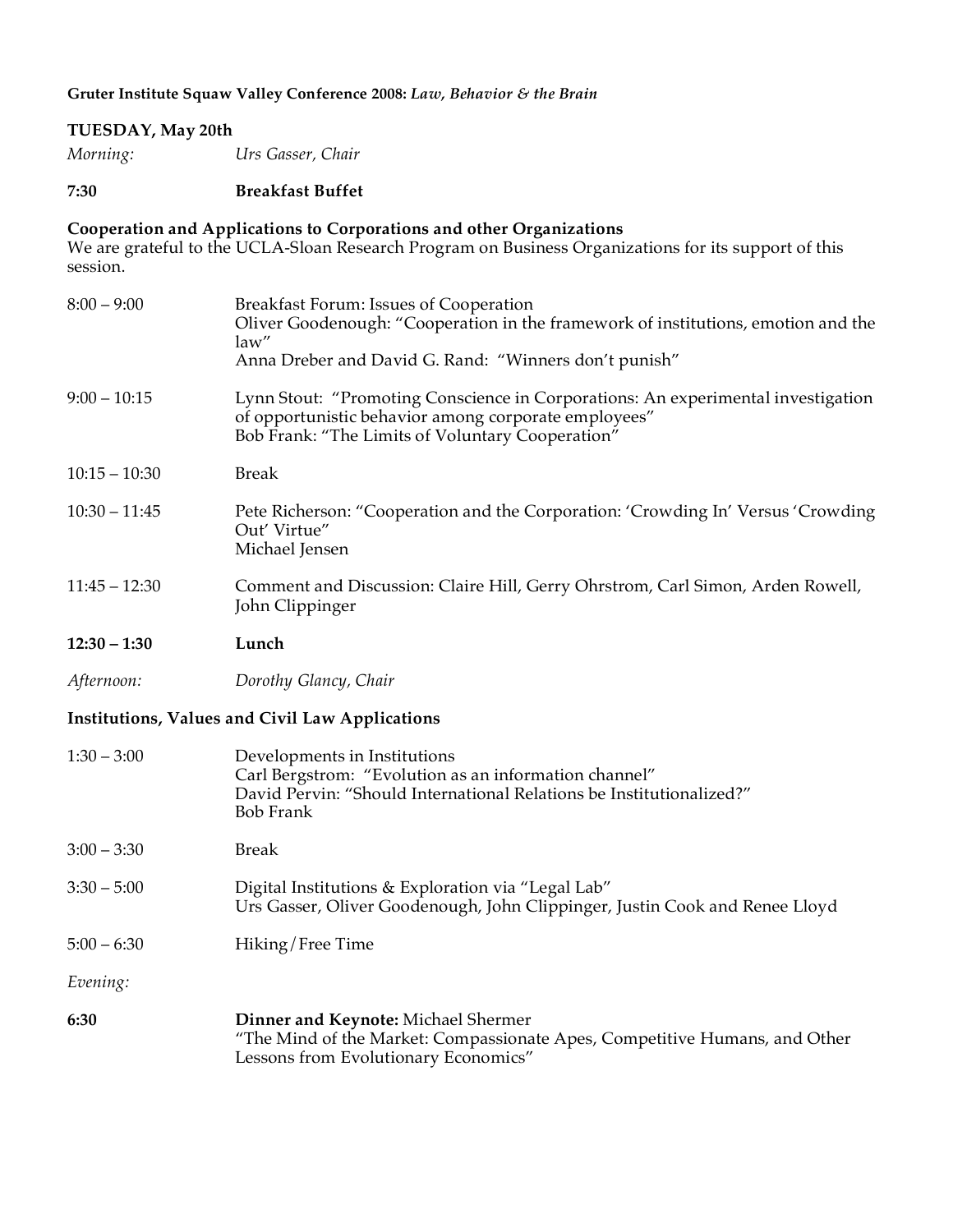#### **WEDNESDAY, May 21st**

*Morning: Anula Jayasuriya, Chair*

#### **7:30 Breakfast Buffet**

#### **Applications of Neuroscience to Law and Social Challenges**

| $8:00 - 9:00$  | Breakfast Forum: Report on the Law and Neuroscience Project<br>Speakers: Morris Hoffman, Erin O'Hara, Jed Rakoff, Monika Gruter Cheney, Oliver<br>Goodenough                   |
|----------------|--------------------------------------------------------------------------------------------------------------------------------------------------------------------------------|
| $9:00 - 10:00$ | Gregory Jones: "Homogeneity of Degree in Complex Social Networks as a Collective<br>Good"<br>Dorothy Weaver: "Negotiation Training Programs: Are We Teaching What We<br>Know?" |

10:00 – 10:15 Break

**Reproductive Age, Neuroscience and Biology**

| $10:15 - 10:45$ |  | Bobbi Low: "Ecological and Cultural Effects on Age at First Birth" |
|-----------------|--|--------------------------------------------------------------------|
|-----------------|--|--------------------------------------------------------------------|

10:45 - 11:15 June Carbone: "Age Matters: Class, Family Formation and Inequality"

#### **Decision Making and Economics**

| $11:15 - 12:00$ | Kevin McCabe |
|-----------------|--------------|
| $12:00 - 1:00$  | Lunch        |

*Afternoon: Morris Hoffman, Chair*

#### **Decision Making and Economics Cont'd.**

| $1:00 - 1:40$ | Fiery Cushman: "Intent vs. outcome: Which do we punish, and why?"  |
|---------------|--------------------------------------------------------------------|
| $1:40 - 2:10$ | Linda Skitka: "Morality as a Constraint on Deference to Authority" |
| $2:10 - 2:25$ | Break                                                              |
| $2:25 - 3:05$ | Sarah Brosnan: "Decision Making in Non-Human Primates"             |
| $3:05 - 3:35$ | Paige Skiba: "Decision Making in Financial Markets"                |
| $3:35 - 3:55$ | Jang Park: "Touch and Trust"                                       |
| $3:55 - 6:30$ | Hiking/Free Time                                                   |
|               |                                                                    |

*Evening:*

**6:30 Festive Dinner**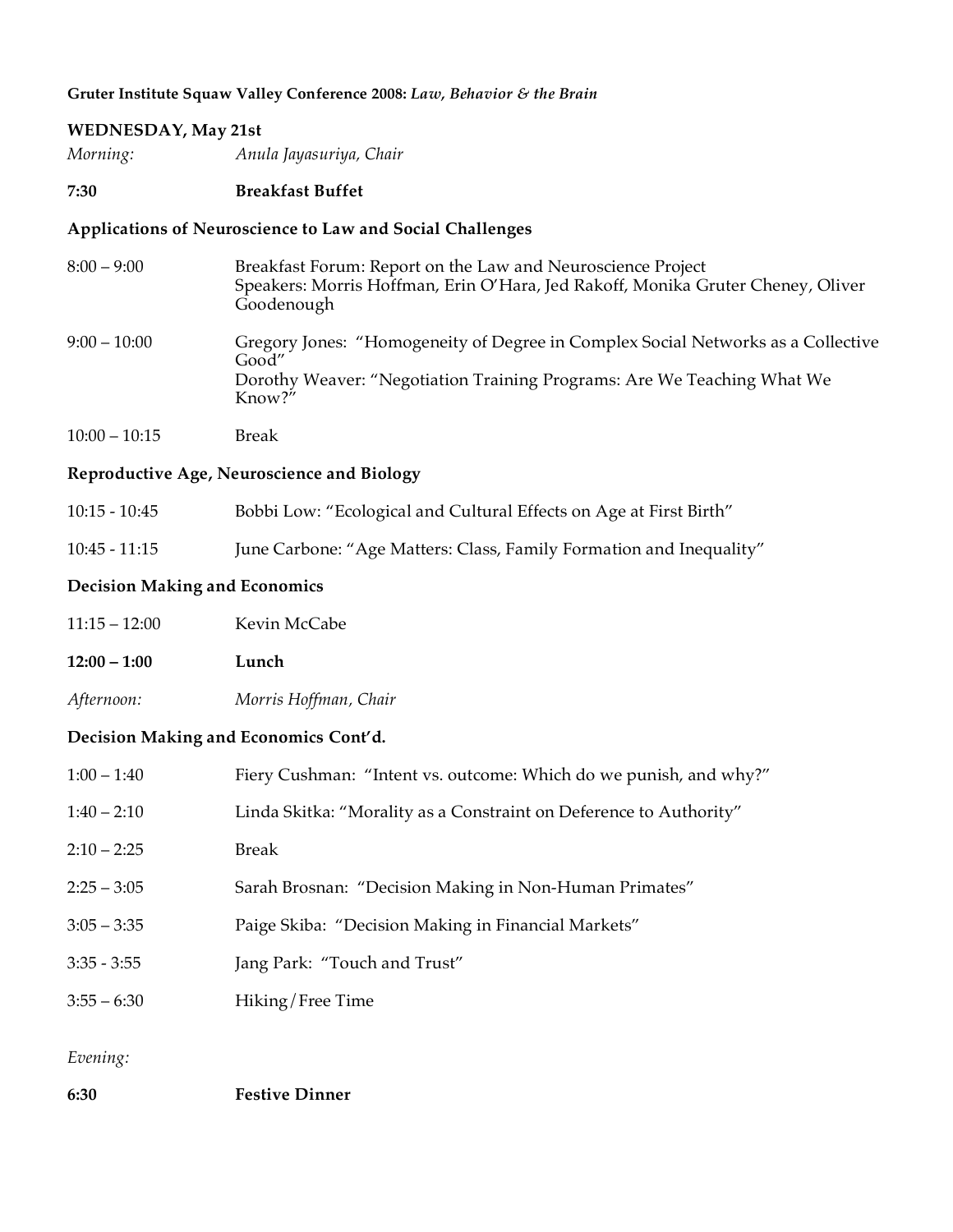| THURSDAY, May 22 <sup>nd</sup>                              |                                                                                                                                                                                                                                                                                                                           |  |
|-------------------------------------------------------------|---------------------------------------------------------------------------------------------------------------------------------------------------------------------------------------------------------------------------------------------------------------------------------------------------------------------------|--|
| Morning:                                                    | Michael Jensen, Chair                                                                                                                                                                                                                                                                                                     |  |
| 7:30                                                        | <b>Breakfast Buffet</b>                                                                                                                                                                                                                                                                                                   |  |
| <b>Emotion and Rationality in Law and Policy</b>            |                                                                                                                                                                                                                                                                                                                           |  |
| $8:00 - 8:45$                                               | Breakfast Forum: [Reserve Time]                                                                                                                                                                                                                                                                                           |  |
| $8:45 - 9:30$                                               | Paul Glimcher: "The neural mechanisms of decision making"                                                                                                                                                                                                                                                                 |  |
| $9:30 - 10:15$                                              | Ed McCaffrey: "Fiscal Confusion: How Citizens Misunderstand Government Tax and<br>Spending Programs, and What We Can Do About It"                                                                                                                                                                                         |  |
| $10:15 - 10:30$                                             | <b>Break</b>                                                                                                                                                                                                                                                                                                              |  |
| $10:30 - 12:00$                                             | Other Issues in Law, Rationality & Emotion<br>David G. Rand: "Third party reward and punishment in dictator games with multiple<br>recipients"<br>Claire Hill: "Rationality in an unjust world"<br>Jeff Stake: "Law & Emotion and Property Rights"<br>Josep Ferrer Riba: "Emotions in the Law of Parentage and Filiation" |  |
| $12:00 - 1:00$                                              | Lunch                                                                                                                                                                                                                                                                                                                     |  |
| Afternoon:                                                  | Jed Rakoff, Chair                                                                                                                                                                                                                                                                                                         |  |
| Publications, Collaborations and Interdisciplinary Programs |                                                                                                                                                                                                                                                                                                                           |  |
| $1:00 - 1:45$                                               | Publication Panel: Michael Jensen, David Pervin, Carl Bergstrom, Urs Gasser                                                                                                                                                                                                                                               |  |
| $1:45 - 2:30$                                               | Law & Science Collaborations Panel: Oliver Goodenough, Morris Hoffman, Kevin<br>McCabe, Jeff Stake, Sarah Brosnan, Monika Gruter Cheney                                                                                                                                                                                   |  |
| $2:30 - 3:30$                                               | Gruter Institute Program Review and Closing Remarks: Monika Gruter Cheney,<br>Oliver Goodenough, Morris Hoffman                                                                                                                                                                                                           |  |
| Evening:                                                    |                                                                                                                                                                                                                                                                                                                           |  |

**6:30 Closing Dinner**